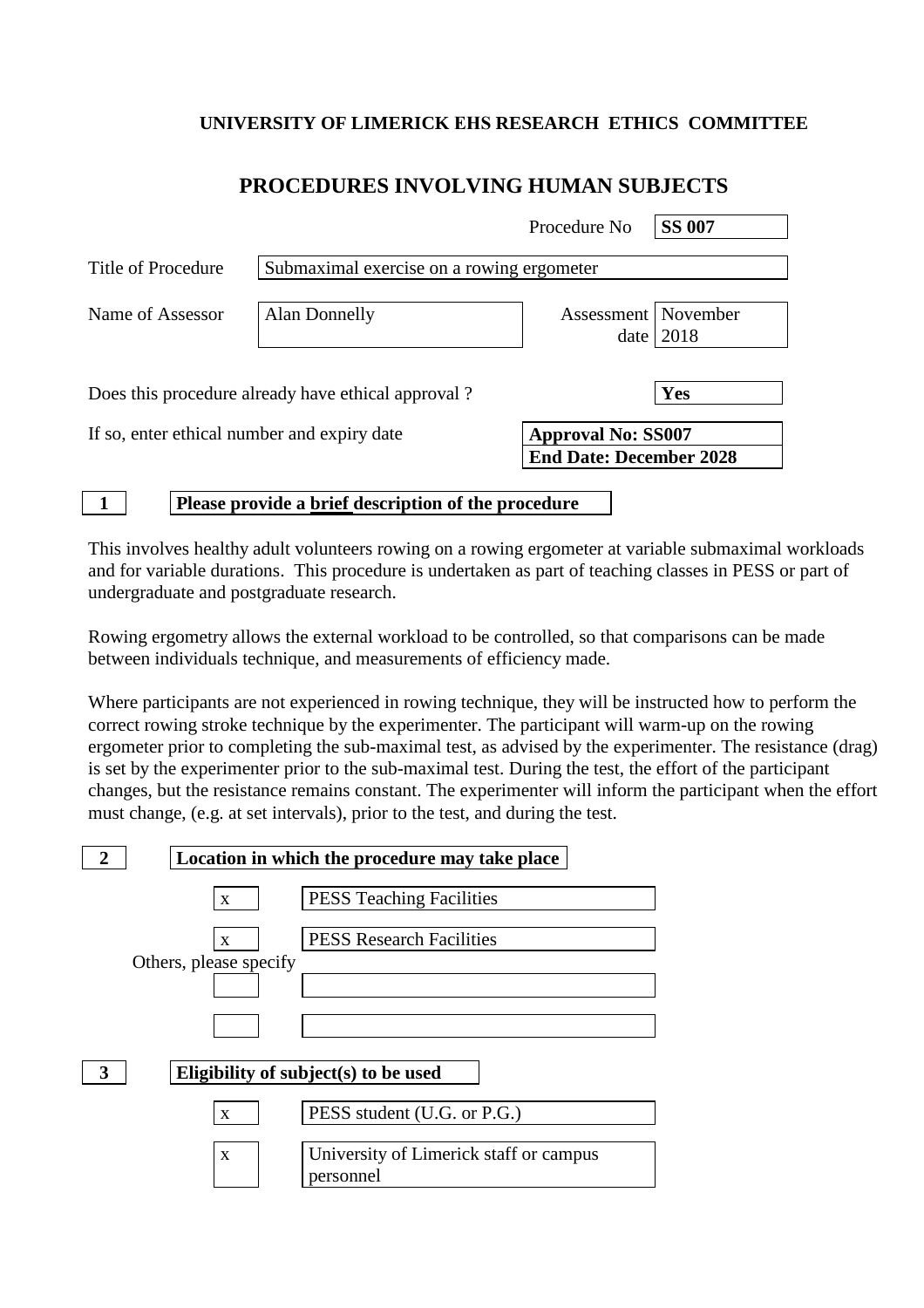



All exercise carries risk of cardio vascular accident in those who are susceptible. The participants will complete a standard pre-test questionnaire prior to participation, and no one with a history of cardiovascular disease, or a recent musculoskeletal injury would be asked to undertake this procedure. Additionally, all labs and all PESS research would utilise an informed consent document prior to participation, which would explain the risks to the participant.

Accidents on rowing ergometers are very rare and the test protocol will be explained in detail to the participants prior to the test.

It should be noted that in teaching labs, ergometer rowing is currently undertaken by students of Sport and Exercise Sciences and PE, who are usually exercise tolerant. In PESS research, participants will have no contraindications to safe participation in exercise / physical activity.

### **5 Action to be taken in the event of a foreseeable emergency**

The procedure will be terminated if the volunteer shows any sign of distress.

Standard first aid procedures may be required depending on the severity of the situation. The following standard procedure should be followed in the event of an incident occurring in the PESS building / UL Facility:

- 1. Stop the procedure. Position the subject to prevent self-injury.
- 2. If appropriate, raise the subject's lower limbs to improve blood flow. Should the subject fail to respond summon help immediately.
- 3. Check vital signs airways, breathing and circulation (ABC)
- 4. If required attempt CPR as soon as possible.
- 5. Requesting Help: Emergency Contact telephone numbers are listed on laboratory door:
	- During normal working hours 9am-5pm, use lab phone to contact the Student Health Centre on **061-20**2534
	- Outside of normal working hours, or if the Student Health Centre number is engaged/busy, use the laboratory phone to dial 3333 for UL security personnel who will then contact the ambulance service. Contact one of the PESS First Aiders – names are listed on the PESS laboratory door.
- 6. When contacting the above clearly state: Location, Building, Room Number, Nature of Incident/Accident and provide a contact number.
- 7. Complete the UL 'Accident & Emergency' form (completed by the investigator, not the volunteer). Forms available on UL HR website: <https://www.ul.ie/hr/hr-policies-procedures-and-forms-z>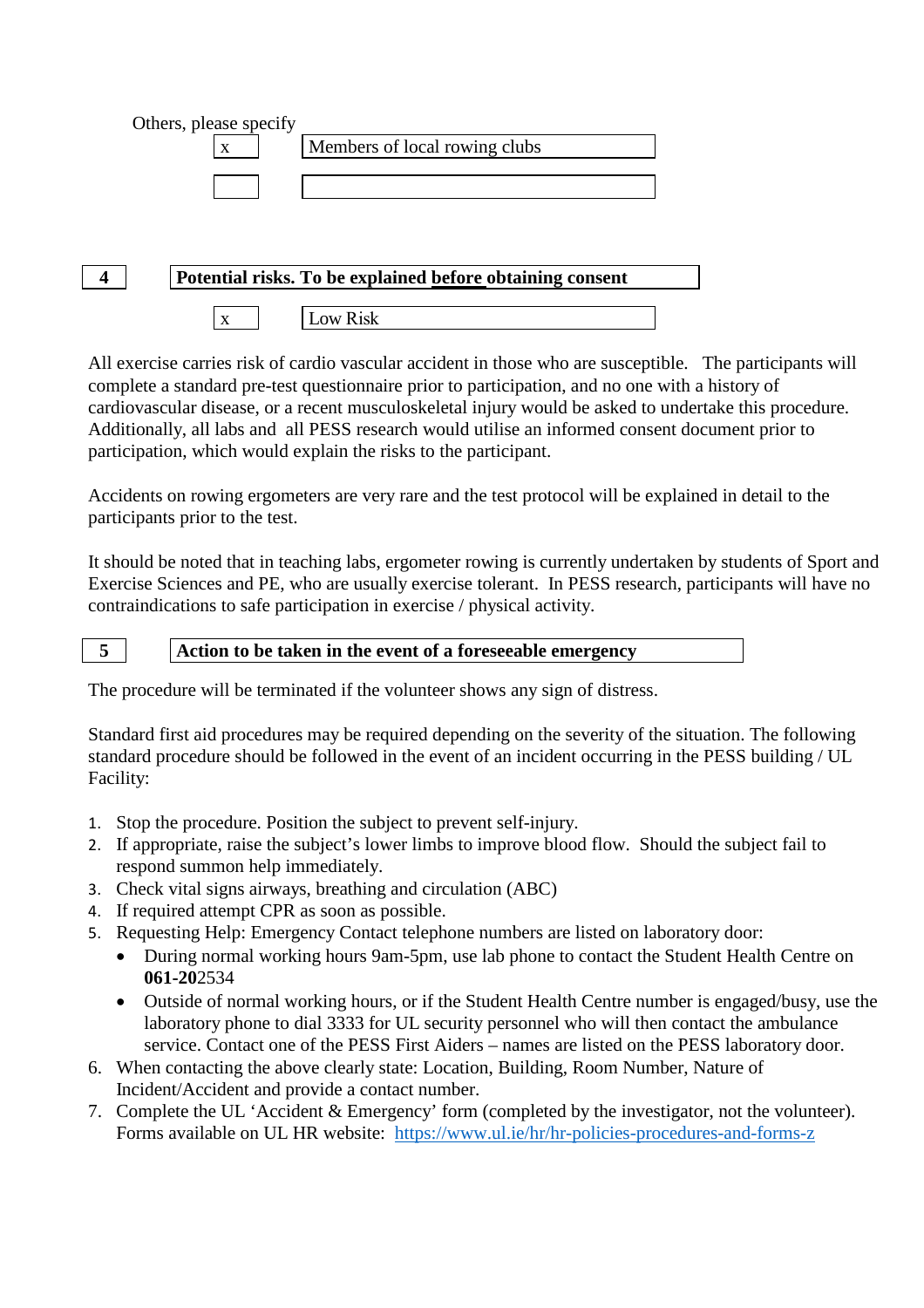